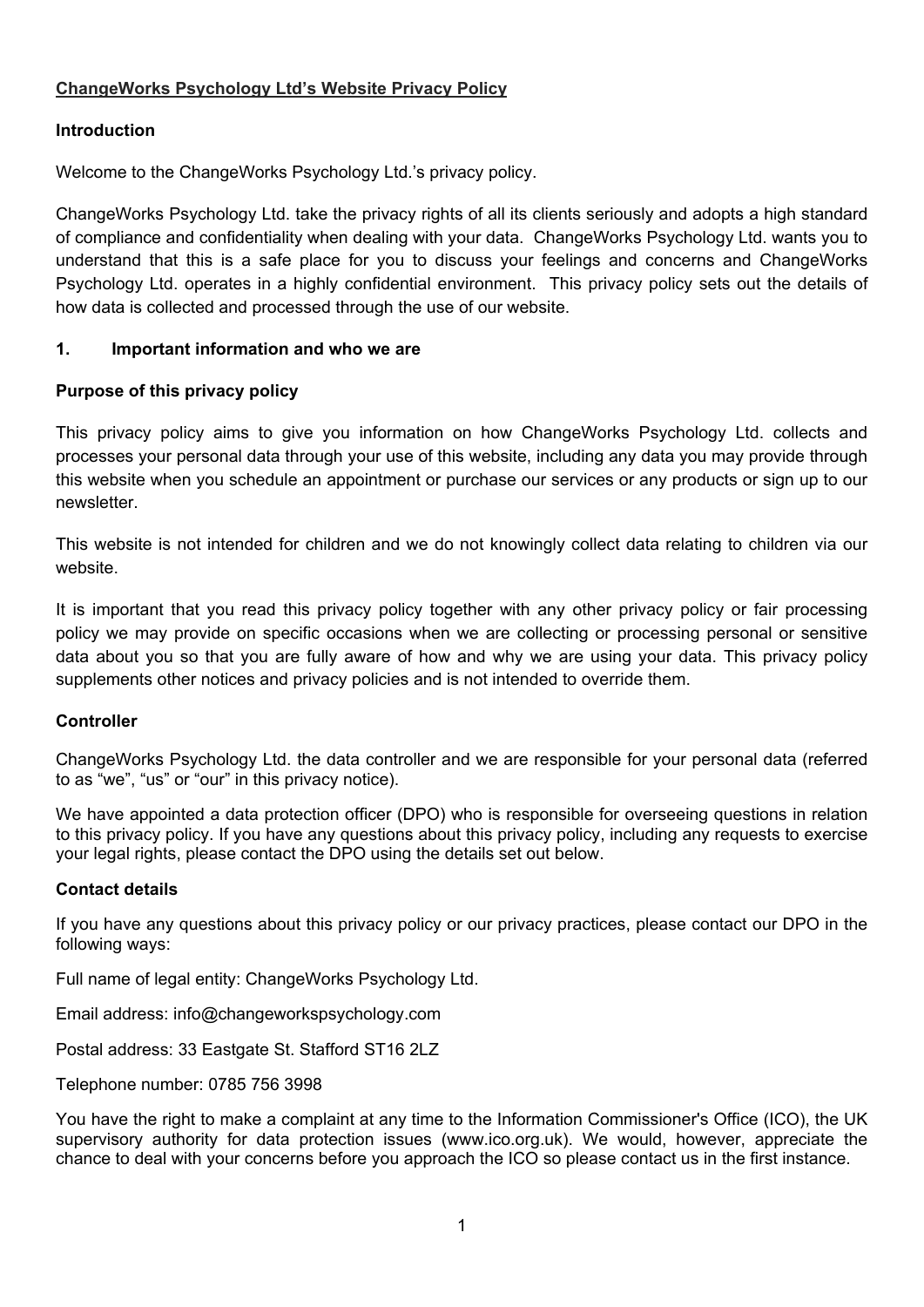# **Changes to the privacy policy and your duty to inform us of changes**

We keep our privacy policy under regular review. This version was last updated in May 2022.

It is important that the personal data we hold about you is accurate and current. Please keep us informed if your personal data changes during your relationship with us.

# **Third-party links**

This website may include links to third-party websites, plug-ins and applications. Clicking on those links or enabling those connections may allow third parties to collect or share data about you. We do not control these third-party websites and are not responsible for their privacy statements. When you leave our website, we encourage you to read the privacy policy of every website you visit.

## **2. The data we collect about you**

Personal data, or personal information, means any information about an individual from which that person can be identified. It does not include data where the identity has been removed (anonymous data).

We may collect, use, store and transfer different kinds of personal data about you which we have grouped together as follows:

- **Identity Data** includes first name, last name, username or similar identifier, marital status, title, date of birth and gender.
- **Contact Data** includes billing address, delivery address, email address and telephone numbers.
- **Financial Data** includes bank account and payment card details.
- **Transaction Data** includes details about payments to and from you and other details of products and services you have purchased from us.
- **Technical Data** includes internet protocol (IP) address, your login data, browser type and version, time zone setting and location, browser plug-in types and versions, operating system and platform, and other technology on the devices you use to access this website.
- **Profile Data** includes your username and password, purchases or orders made by you, your interests, preferences, feedback and survey responses.
- **Usage Data** includes information about how you use our website, products and services.
- **Marketing and Communications Data** includes your preferences in receiving marketing from us and our third parties and your communication preferences.

We also collect, use and share **Aggregated Data** such as statistical or demographic data for any purpose. Aggregated Data could be derived from your personal data but is not considered personal data in law as this data will **not** directly or indirectly reveal your identity. For example, we may aggregate your Usage Data to calculate the percentage of users accessing a specific website feature. However, if we combine or connect Aggregated Data with your personal data so that it can directly or indirectly identify you, we treat the combined data as personal data which will be used in accordance with this privacy policy.

• **Sensitive Data** includes information about your health, including information about your existing and previous medical conditions, medication details, psychiatric history and any other relevant health information to enable us to carry out our services to you.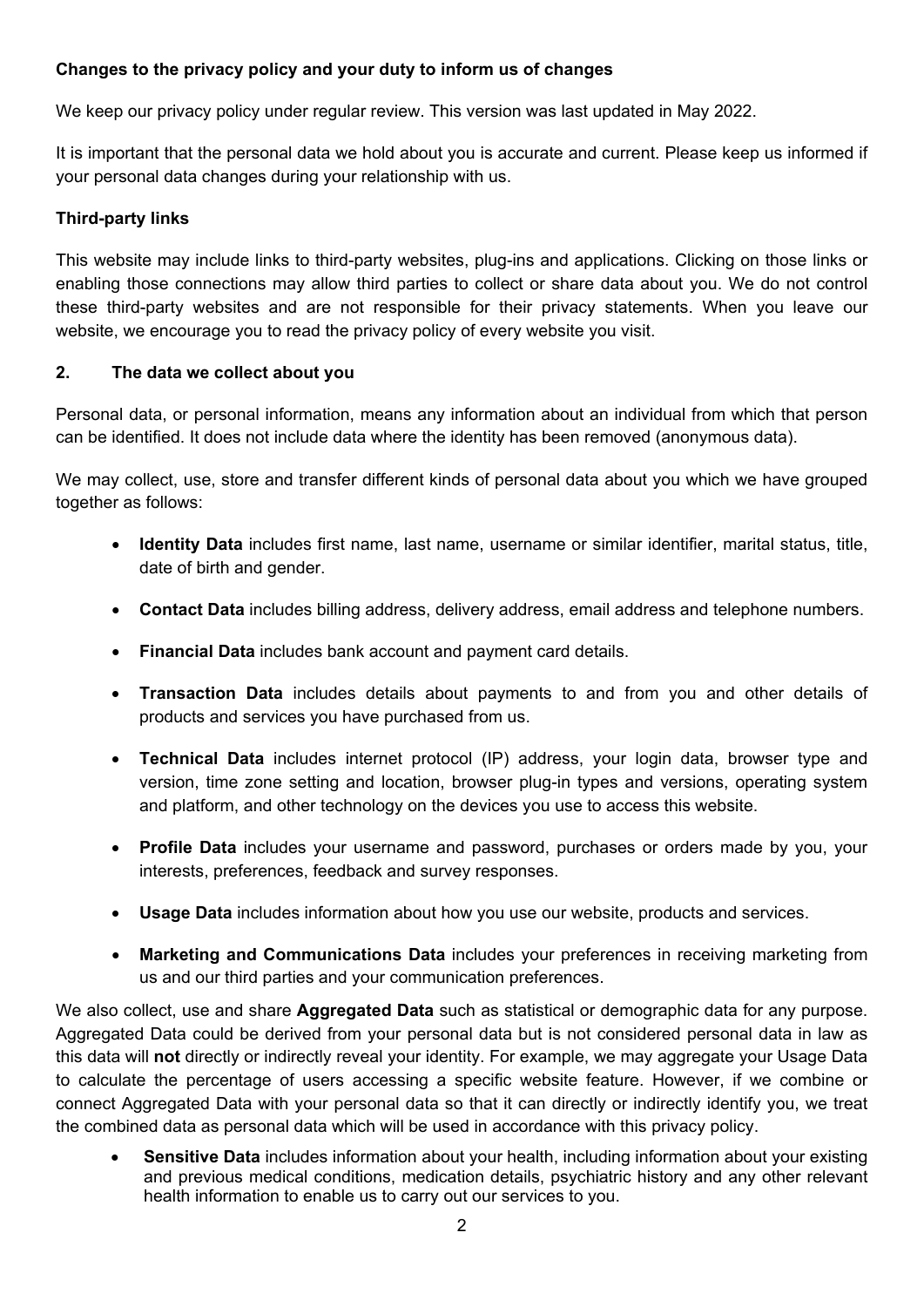We require your explicit consent for processing sensitive data, so when you submit your details, we will send you a further communication asking for you to confirm your consent to this processing.

We do not collect any other **Special Categories of Personal Data** about you (this includes details about your race or ethnicity, religious or philosophical beliefs, sex life, sexual orientation, political opinions, trade union membership and genetic and biometric data). Nor do we collect any information about criminal convictions and offences.

### **If you fail to provide personal data**

Where we need to collect personal data by law, or under the terms of a contract we have with you, and you fail to provide that data when requested, we may not be able to perform the contract we have or are trying to enter into with you (for example, to provide you with services or goods). In this case, we may have to cancel a service or product you have with us but we will notify you if this is the case at the time.

### **3. How is your personal data collected?**

We use different methods to collect data from and about you including through:

- **Direct interactions.** You may give us your Identity, Contact and Financial Data by filling in forms before or during an appointment, verbally during discussions at our practice, or by corresponding with us by post, phone, email or otherwise. This includes personal data you provide when you:
	- apply for our services or any of our products;
	- create an account on our website;
	- subscribe to our service or publications;
	- request marketing to be sent to you;
	- enter a competition, promotion or survey; or
	- give us feedback or contact us.
- **Automated technologies or interactions.** As you interact with our website, we will automatically collect Technical Data about your equipment, browsing actions and patterns. We collect this personal data by using cookies and other similar technologies. We may also receive Technical Data about you if you visit other websites employing our cookies. Please see our cookie policy for further details.
- **Third parties or publicly available sources.** We will receive personal data about you from various third parties and public sources as set out below:

Technical Data from the following parties:

- (a) analytics providers such as [Google] based outside the EU;
- (b) advertising networks such as [Facebook] based outside the EU; and
- (c) search information providers such as [Google] based outside the EU.
- Contact, Financial and Transaction Data from providers of technical, payment and delivery services such as [Stripe] based outside the EU.
- Identity and Contact Data from publicly available sources such as Companies House and the Electoral Register based inside the EU.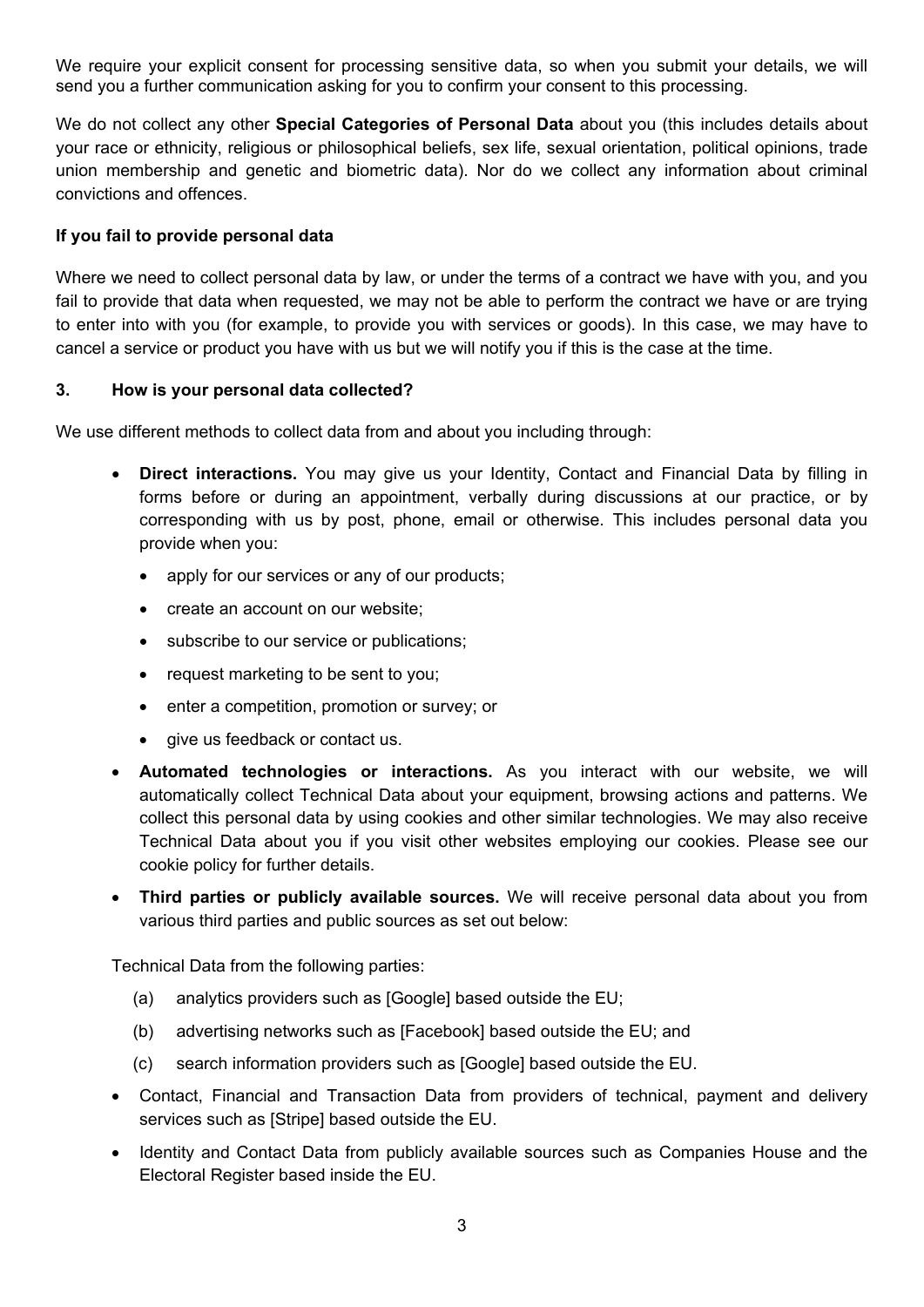### **4. How we use your personal data**

We will only use your personal data when the law allows us to. Most commonly, we will use your personal data in the following circumstances:

- Where we need to perform the contract we are about to enter into or have entered into with you.
- Where it is necessary for our legitimate interests (or those of a third party) and your interests and fundamental rights do not override those interests.
- Where we need to comply with a legal obligation.

Generally, we do not rely on consent as a legal basis for processing your personal data although we will get your consent when collecting sensitive data (such as health information) and before sending third party direct marketing communications to you via email or text message. You have the right to withdraw consent to marketing at any time by contacting us.

## **Purposes for which we will use your personal data**

We have set out below, in a table format, a description of all the ways we plan to use your personal data, and which of the legal bases we rely on to do so. We have also identified what our legitimate interests are where appropriate.

Note that we may process your personal data for more than one lawful ground depending on the specific purpose for which we are using your data. Please contact us if you need details about the specific legal ground we are relying on to process your personal data where more than one ground has been set out in the table below.

| <b>Purpose/Activity</b>                                                                                                                                                                                      | Type of data                                                                                                                 | Lawful basis for processing including<br>basis of legitimate interest                                                                                                                                                               |
|--------------------------------------------------------------------------------------------------------------------------------------------------------------------------------------------------------------|------------------------------------------------------------------------------------------------------------------------------|-------------------------------------------------------------------------------------------------------------------------------------------------------------------------------------------------------------------------------------|
| register<br>To<br>you<br>as<br>a,<br>new<br>customer                                                                                                                                                         | (a) Identity<br>(b) Contact                                                                                                  | Performance of a contract with you                                                                                                                                                                                                  |
| To provide our services and to<br>process and deliver any orders<br>including:<br>(a) provide our services to you<br>(b) Manage payments, fees and<br>charges<br>(c) Collect and recover money<br>owed to us | (a) Identity<br>(b) Contact<br>(c) Financial<br>(d) Transaction<br>(e) Marketing and<br>Communications<br>(f) Sensitive Data | (a) Performance of a contract with you<br>(b) Necessary for our legitimate interests<br>(to recover debts due to us)<br>(c) Explicit consent (in the case of<br>Sensitive Data).                                                    |
| To manage our relationship with<br>you which will include:<br>(a) Notifying you about changes<br>to our terms or privacy policy<br>(b) Asking you to leave a review<br>or take a survey                      | (a) Identity<br>(b) Contact<br>(c) Profile<br>(d) Marketing and<br>Communications                                            | (a) Performance of a contract with you<br>(b) Necessary to comply with a legal<br>obligation<br>(c) Necessary for our legitimate interests<br>(to keep our records updated and to study<br>how customers use our products/services) |
| To enable you to partake in a<br>draw,<br>competition<br>prize<br>or                                                                                                                                         | (a) Identity                                                                                                                 | (a) Performance of a contract with you<br>(b) Necessary for our legitimate interests                                                                                                                                                |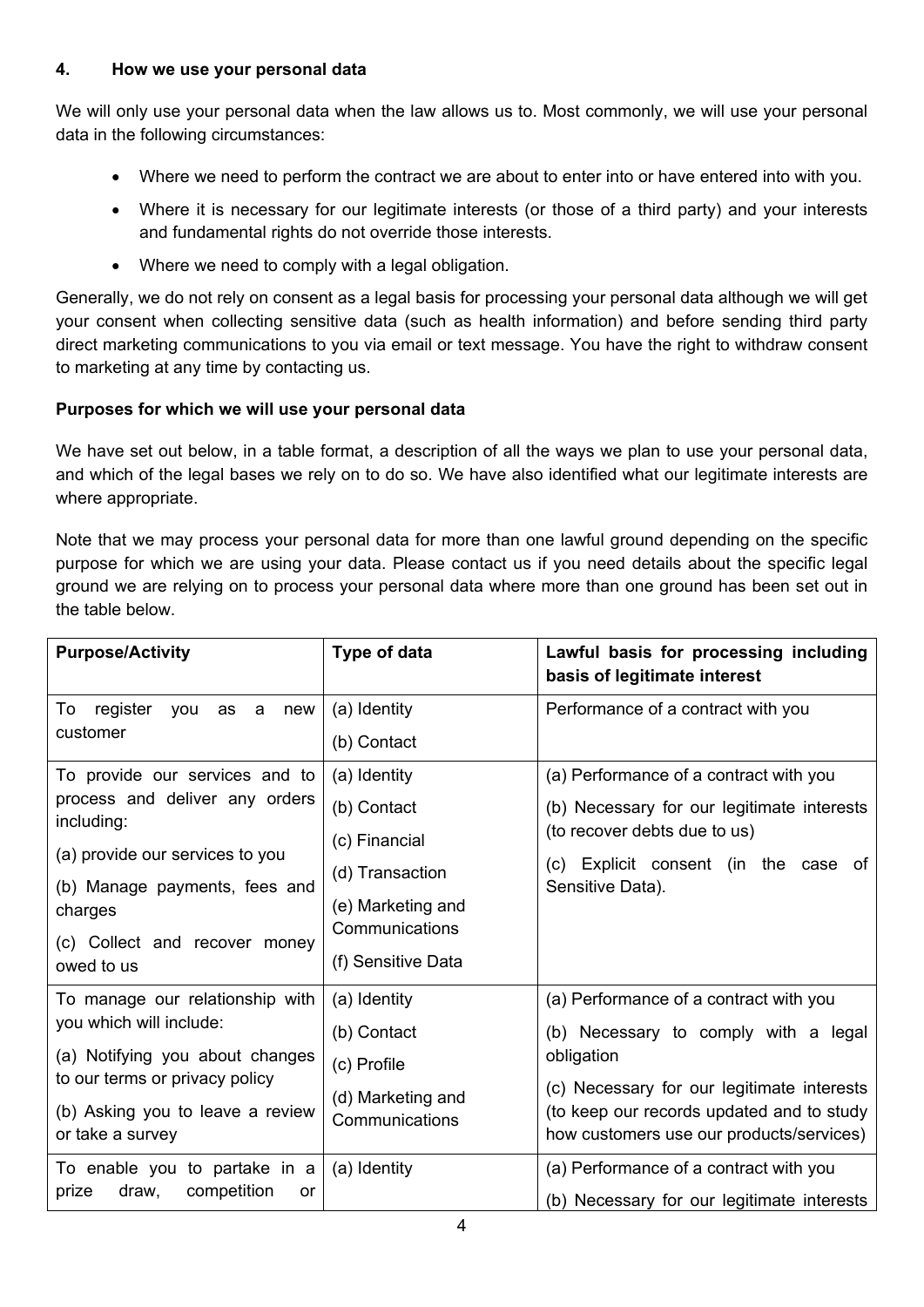| complete a survey<br>To administer and protect our<br>this<br>business<br>and<br>website<br>troubleshooting, data<br>(including<br>testing,<br>analysis,<br>system<br>maintenance, support, reporting | (b) Contact<br>(c) Profile<br>(d) Usage<br>(e) Marketing and<br>Communications<br>(a) Identity<br>(b) Contact<br>(c) Technical | (to<br>study<br>how<br>customers<br>use<br>our<br>products/services, to develop them and<br>grow our business)<br>(a) Necessary for our legitimate interests<br>(for running our business, provision of<br>administration and IT services, network<br>security, to prevent fraud and in the<br>context of a business reorganisation or |
|-------------------------------------------------------------------------------------------------------------------------------------------------------------------------------------------------------|--------------------------------------------------------------------------------------------------------------------------------|----------------------------------------------------------------------------------------------------------------------------------------------------------------------------------------------------------------------------------------------------------------------------------------------------------------------------------------|
| and hosting of data)                                                                                                                                                                                  |                                                                                                                                | group restructuring exercise)<br>(b) Necessary to comply with a legal<br>obligation                                                                                                                                                                                                                                                    |
| deliver<br>relevant<br>website<br>To<br>content and advertisements to<br>you and measure or understand<br>effectiveness<br>of<br>the<br>the<br>advertising we serve to you                            | (a) Identity<br>(b) Contact<br>(c) Profile<br>(d) Usage<br>(e) Marketing and<br>Communications<br>(f) Technical                | Necessary for our legitimate interests (to<br>study<br>customers<br>how<br>use<br>our<br>products/services, to develop them, to<br>grow our business and to inform our<br>marketing strategy)                                                                                                                                          |
| To use data analytics to improve<br>our website, products/services,<br>marketing, customer relationships<br>and experiences                                                                           | (a) Technical<br>(b) Usage                                                                                                     | Necessary for our legitimate interests (to<br>define types of customers for our products<br>and services, to keep our website updated<br>and relevant, to develop our business and<br>to inform our marketing strategy)                                                                                                                |
| To<br>make<br>suggestions<br>and<br>recommendations to you about<br>goods or services that may be of<br>interest to you                                                                               | (a) Identity<br>(b) Contact<br>(c) Technical<br>(d) Usage<br>(e) Profile<br>(f) Marketing and<br>Communications                | Necessary for our legitimate interests (to<br>develop our products/services and grow<br>our business)                                                                                                                                                                                                                                  |

## **Marketing**

Our lawful ground of processing your personal data to send you marketing communications is either your consent or our legitimate interests (namely to grow our business).

Under the Privacy and Electronic Communications Regulations, we may send you marketing communications from us if (i) you made a purchase or asked for information from us about our goods or services or (ii) you agreed to receive marketing communications and in each case you have not opted out of receiving such communications since. Under these regulations, if you are a limited company, we may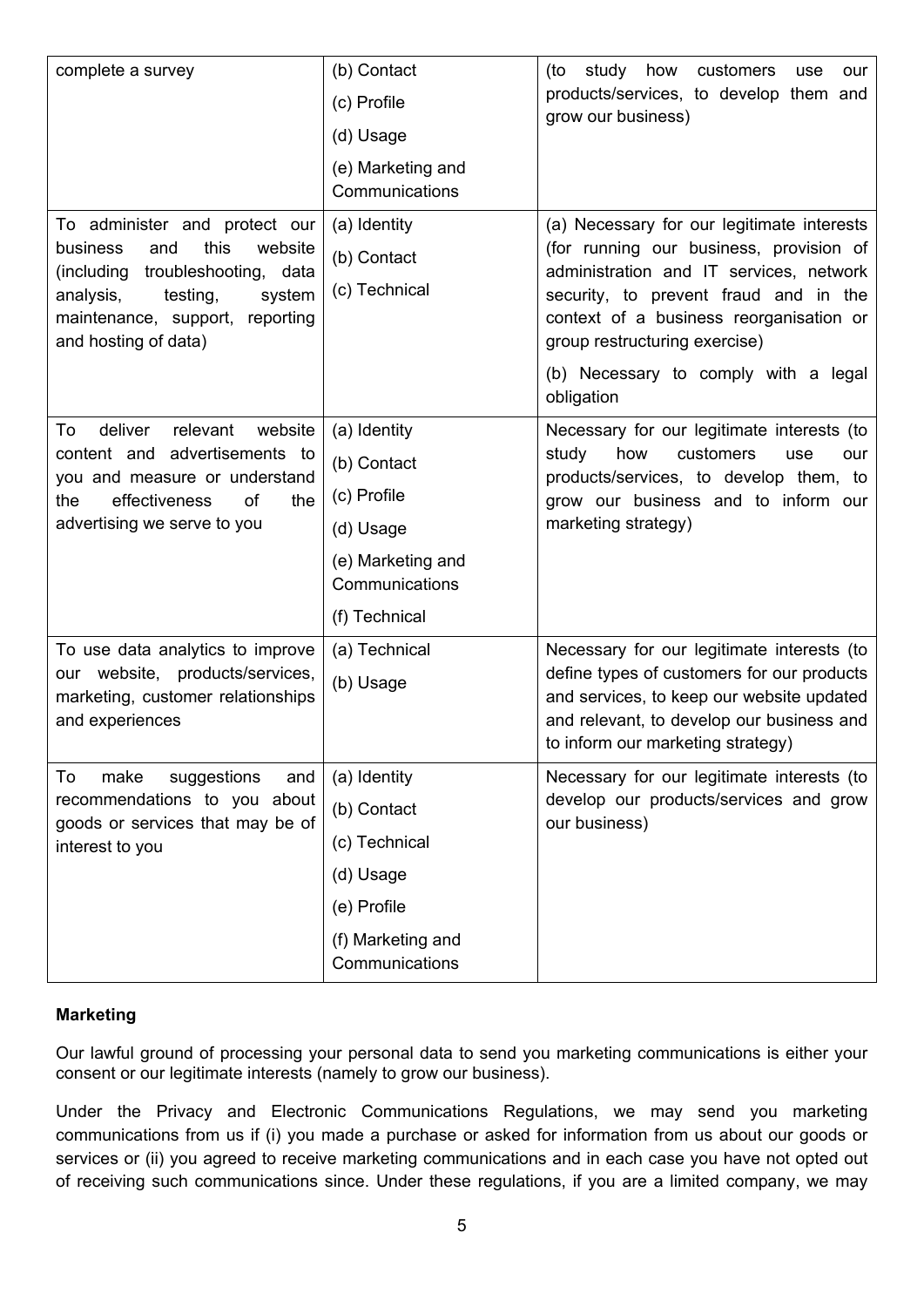send you marketing emails without your consent. However you can still opt out of receiving marketing emails from us at any time.

## **Promotional offers from us**

We may use your Identity, Contact, Technical, Usage and Profile Data to form a view on what we think you may want or need, or what may be of interest to you. This is how we decide which products, services and offers may be relevant for you (we call this marketing).

You will receive marketing communications from us if you have requested information from us or purchased goods or services from us and you have not opted out of receiving that marketing.

### **Third-party marketing**

We will get your express opt-in consent before we share your personal data with any third party for marketing purposes.

### **Opting out**

You can ask us or third parties to stop sending you marketing messages at any time by contacting us.

### **Cookies**

You can set your browser to refuse all or some browser cookies, or to alert you when websites set or access cookies. If you disable or refuse cookies, please note that some parts of this website may become inaccessible or not function properly. For more information about the cookies we use, please see our Cookie Policy.

### **Change of purpose**

We will only use your personal data for the purposes for which we collected it, unless we reasonably consider that we need to use it for another reason and that reason is compatible with the original purpose. If you wish to get an explanation as to how the processing for the new purpose is compatible with the original purpose, please contact us.

If we need to use your personal data for an unrelated purpose, we will notify you and we will explain the legal basis which allows us to do so.

Please note that we may process your personal data without your knowledge or consent, in compliance with the above rules, where this is required or permitted by law.

### **5. Disclosures of your personal data**

We may share your personal data with the parties set out below for the purposes set out in the table '*Purposes for which we will use your personal data'* above.

- Service providers, acting as processors who provide IT and system administration services.
- Professional advisers, acting as processors or joint controllers, including healthcare professionals, lawyers, bankers, auditors and insurers who provide consultancy, banking, legal, insurance and accounting services.
- HM Revenue & Customs, regulators and other authorities, acting as processors or joint controllers, based who require reporting of processing activities in certain circumstances.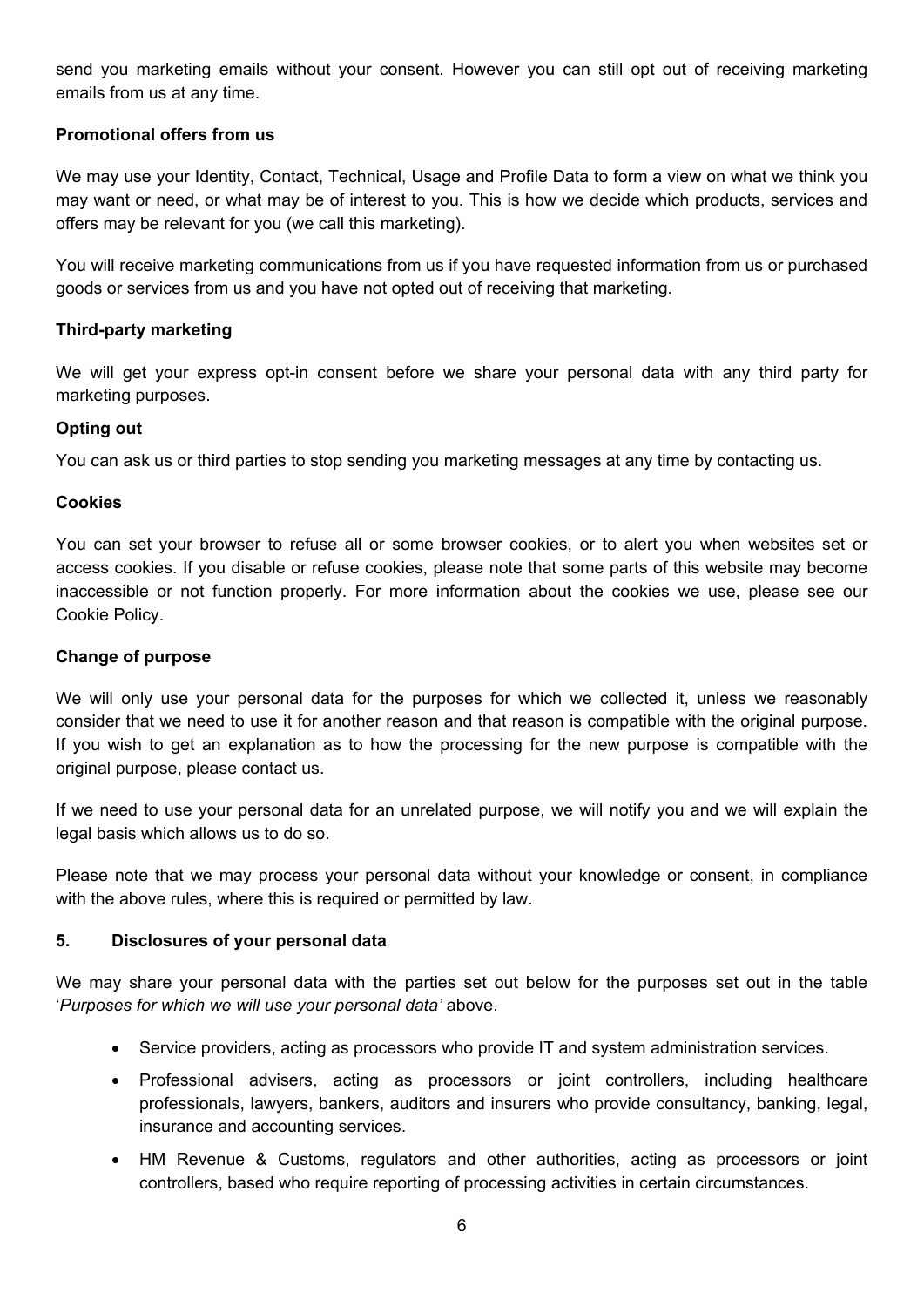• Third parties to whom we may choose to sell, transfer or merge parts of our business or our assets. Alternatively, we may seek to acquire other businesses or merge with them. If a change happens to our business, then the new owners may use your personal data in the same way as set out in this privacy policy.

We require all third parties to respect the security of your personal data and to treat it in accordance with the law. We do not allow our third-party service providers to use your personal data for their own purposes and only permit them to process your personal data for specified purposes and in accordance with our instructions.

### **6. International transfers**

We may transfer your data outside the European Economic Area (**EEA**).

Many of our external third parties are based outside the EEA so their processing of your personal data will involve a transfer of data outside the EEA.

Whenever we transfer your personal data out of the EEA, we ensure a similar degree of protection is afforded to it by ensuring at least one of the following safeguards is implemented:

- We will only transfer your personal data to countries that have been deemed to provide an adequate level of protection for personal data by the European Commission. For further details, see European Commission: Adequacy of the protection of personal data in non-EU countries.
- Where we use certain service providers, we may use specific contracts approved by the European Commission which give personal data the same protection it has in Europe.

Please contact us if you want further information on the specific mechanism used by us when transferring your personal data out of the EEA.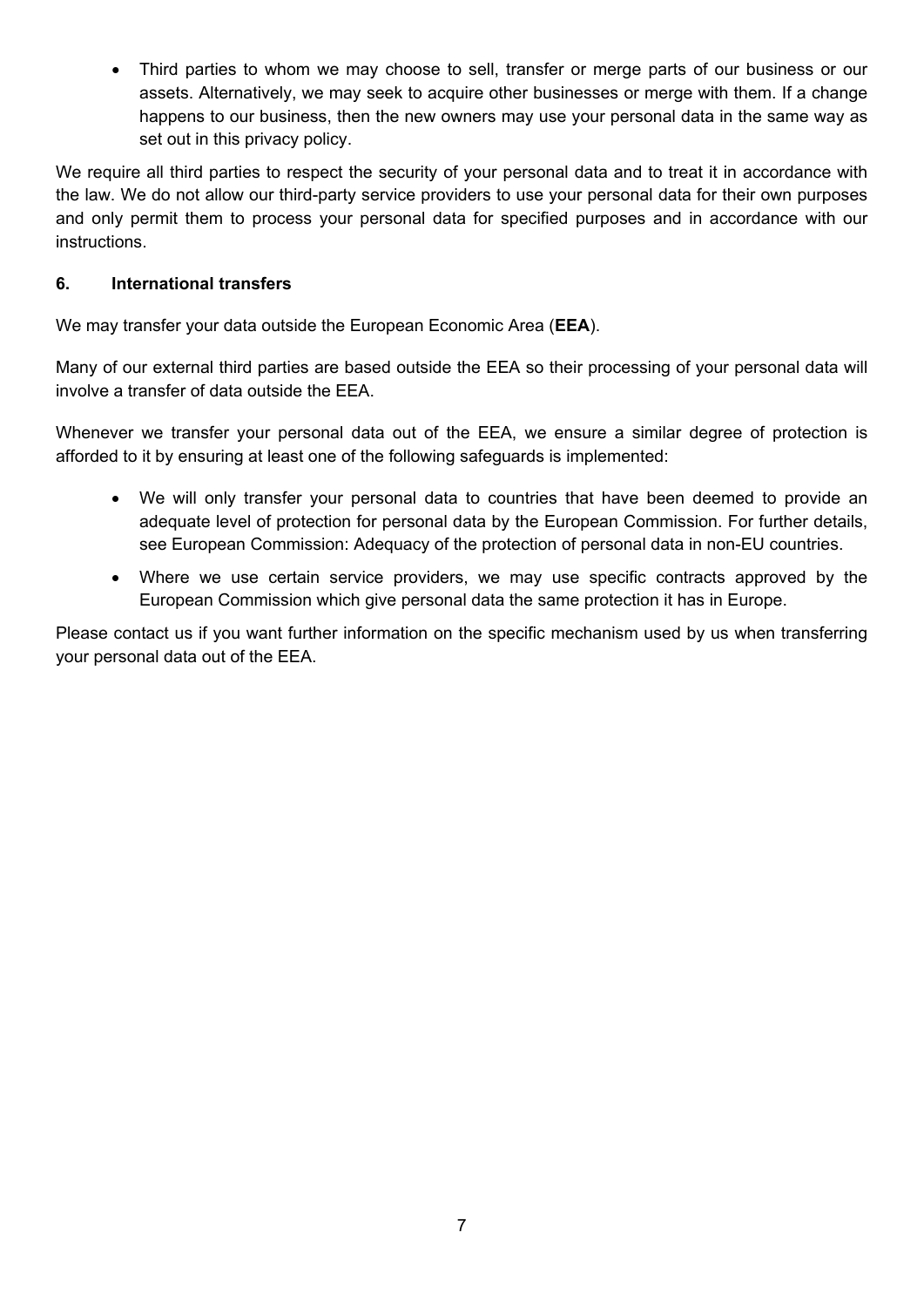## **7. Data security**

We have put in place appropriate security measures to prevent your personal data from being accidentally lost, used or accessed in an unauthorised way, altered or disclosed. In addition, we limit access to your personal data to those employees, agents, contractors and other third parties who have a business need to know. They will only process your personal data on our instructions and they are subject to a duty of confidentiality.

We have put in place procedures to deal with any suspected personal data breach and will notify you and any applicable regulator of a breach where we are legally required to do so.

### **8. Data retention**

### **How long will you use my personal data for?**

We will only retain your personal data for as long as reasonably necessary to fulfil the purposes we collected it for, including for the purposes of satisfying any legal, regulatory, tax, accounting or reporting requirements. We may retain your personal data for a longer period in the event of a complaint or if we reasonably believe there is a prospect of litigation in respect to our relationship with you.

To determine the appropriate retention period for personal data, we consider the amount, nature and sensitivity of the personal data, the potential risk of harm from unauthorised use or disclosure of your personal data, the purposes for which we process your personal data and whether we can achieve those purposes through other means, and the applicable legal, regulatory, tax, accounting or other requirements.

By law we have to keep basic information about our customers (including Contact, Identity, Financial and Transaction Data) for six years after they cease being customers for tax purposes.

In some circumstances you can ask us to delete your data: see *your legal rights* below for further information.

In some circumstances we will anonymise your personal data (so that it can no longer be associated with you) for research or statistical purposes, in which case we may use this information indefinitely without further notice to you.

### **9. Your legal rights**

Under certain circumstances, you have rights under data protection laws in relation to your personal data. You have the right to:

**Request access** to your personal data (commonly known as a "data subject access request"). This enables you to receive a copy of the personal data we hold about you and to check that we are lawfully processing it.

**Request correction** of the personal data that we hold about you. This enables you to have any incomplete or inaccurate data we hold about you corrected, though we may need to verify the accuracy of the new data you provide to us.

**Request erasure** of your personal data. This enables you to ask us to delete or remove personal data where there is no good reason for us continuing to process it. You also have the right to ask us to delete or remove your personal data where you have successfully exercised your right to object to processing (see below), where we may have processed your information unlawfully or where we are required to erase your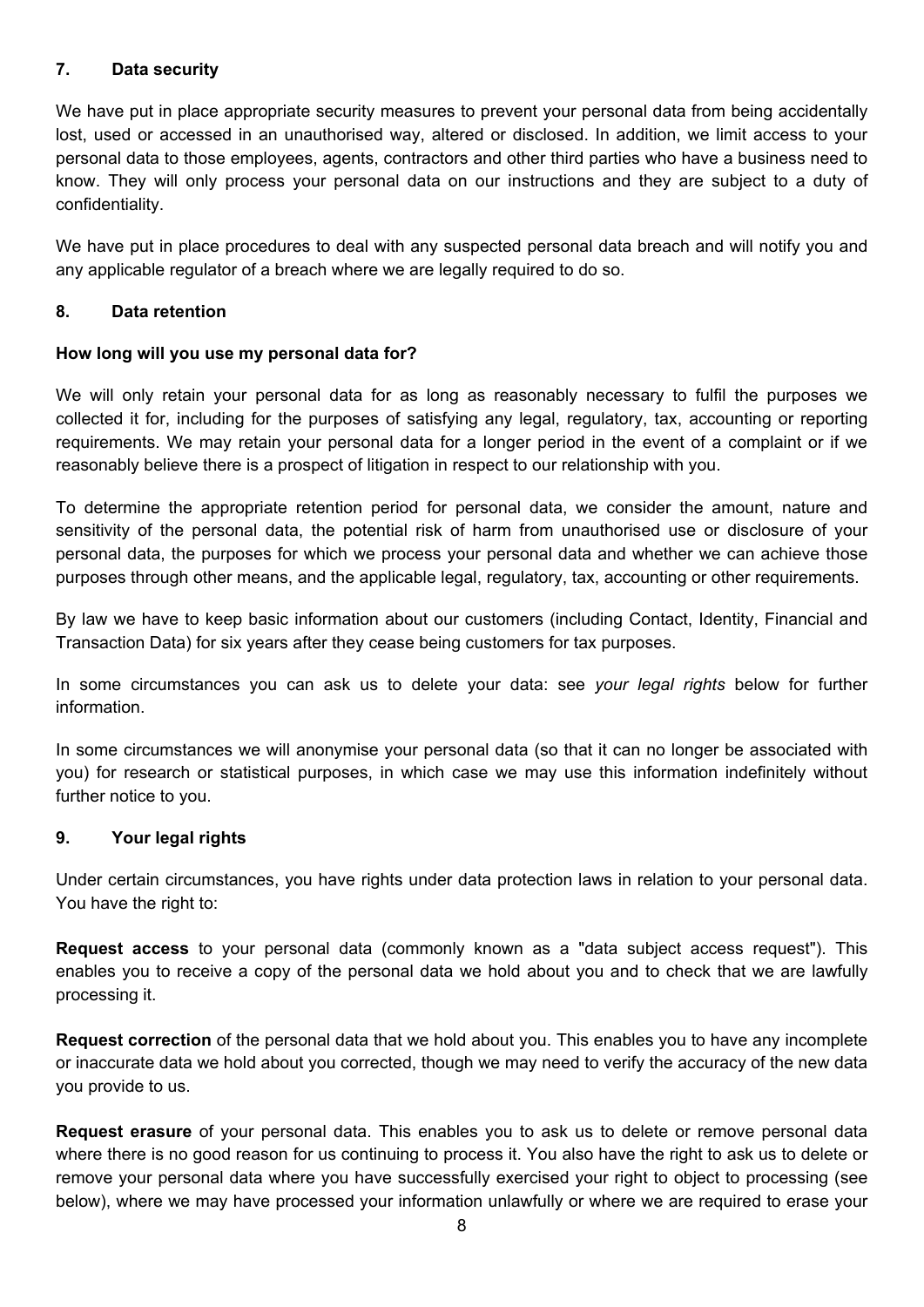personal data to comply with local law. Note, however, that we may not always be able to comply with your request of erasure for specific legal reasons which will be notified to you, if applicable, at the time of your request.

**Object to processing** of your personal data where we are relying on a legitimate interest (or those of a third party) and there is something about your particular situation which makes you want to object to processing on this ground as you feel it impacts on your fundamental rights and freedoms. You also have the right to object where we are processing your personal data for direct marketing purposes. In some cases, we may demonstrate that we have compelling legitimate grounds to process your information which override your rights and freedoms.

**Request restriction of processing** of your personal data. This enables you to ask us to suspend the processing of your personal data in the following scenarios:

- If you want us to establish the data's accuracy.
- Where our use of the data is unlawful but you do not want us to erase it.
- Where you need us to hold the data even if we no longer require it as you need it to establish, exercise or defend legal claims.
- You have objected to our use of your data but we need to verify whether we have overriding legitimate grounds to use it.

**Request the transfer** of your personal data to you or to a third party. We will provide to you, or a third party you have chosen, your personal data in a structured, commonly used, machine-readable format. Note that this right only applies to automated information which you initially provided consent for us to use or where we used the information to perform a contract with you.

**Withdraw consent at any time** where we are relying on consent to process your personal data. However, this will not affect the lawfulness of any processing carried out before you withdraw your consent. If you withdraw your consent, we may not be able to provide certain products or services to you. We will advise you if this is the case at the time you withdraw your consent.

If you wish to exercise any of the rights set out above, please contact us.

### **No fee usually required**

You will not have to pay a fee to access your personal data (or to exercise any of the other rights). However, we may charge a reasonable fee if your request is clearly unfounded, repetitive or excessive. Alternatively, we could refuse to comply with your request in these circumstances.

### **What we may need from you**

We may need to request specific information from you to help us confirm your identity and ensure your right to access your personal data (or to exercise any of your other rights). This is a security measure to ensure that personal data is not disclosed to any person who has no right to receive it. We may also contact you to ask you for further information in relation to your request to speed up our response.

### **Time limit to respond**